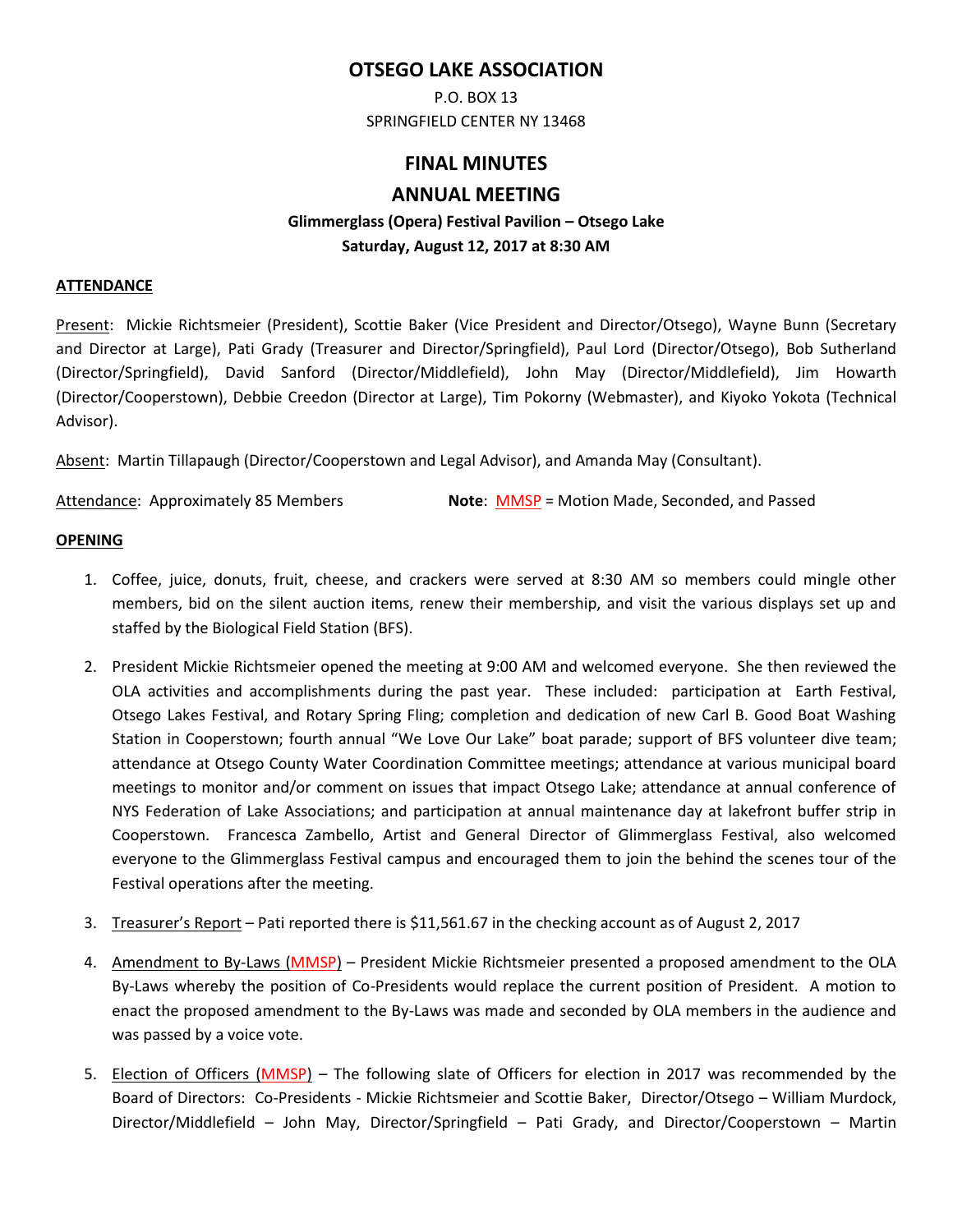Tillapuagh; there were no nominations from the floor; a motion for the Secretary to cast one ballot for the above Officers was made and seconded by OLA members in the audience and was passed by a voice vote.

### **PROGRAM**

- 6. Dr. Kiyoko Yokota, Assistant Professor of Biology at SUNY Oneonta and BFS Researcher, presented information on the recently installed fully automated research buoy in the middle of, and deepest (168 feet) part of, the lake just north of Five Mile Point. The new buoy will monitor 47 water quality and weather parameters and transmit them every 15 minutes via cell service to a remote server maintained by the buoy manufacturer. The data will then be downloaded and used in the ongoing research on Otsego Lake and to predict future water quality after a major rain or wind storm and to evaluate long term trends in relation with changing climate. The new buoy was funded by a \$70,000 grant from the National Science Foundation and will replace the existing research buoy just off shore at Five Mile Point which had to be read manually about every two week.
- 7. Paul Lord presented information on the new boat washing station in Cooperstown and about the two No Wake Zone buoys (one next to the research buoy at Five Mile Point and one at Four Mile Point East) that have apparently been stolen this summer. Paul also auctioned off the large red  $2' \times 4'$  No Wake Zone banner – won by Bob O'Neill for \$75.
- 8. Bob Sutherland presented information on the history of theater productions in the Springfield area including the Kingsley house (Swanswick) and the Duke's Oak summer theater. Donald Fenner, current property owner of the former Duke's Oak Theater, presented a history of the property, the theatrical productions, and the restoration of the existing house. Many OLA members remembered attending productions at the Duke's Oak Theater.
- 9. Dr. Willard "Bill" Harman, long time Director of the BFS, presented information on the history of the Goodyear Swamp, and its importance to the water quality of Otsego Lake, including a video prepared some years ago by the Lake and Valley Garden Club. Bill also reviewed the history of the existing boardwalk throughout the swamp, its current condition which has forced the BFS to close the swamp, and the current fund raising efforts to raise \$50,000 to restore the boardwalk. At the end of Bill's presentation, OLA President Mickie Richtsmeier announced that the OLA Board of Directors has pledged \$1,000 to the boardwalk restoration project.
- 10. Wayne Bunn presented the 2017 Lake Citizen Award to Dr. Willard "Bill" Harman for his 50 years of continuous research and reporting on the conditions of Otsego Lake, being Director of the Biological Field Station since 1968, educating hundreds of biology students and interns in the field of limnology, working with area farmers to implement lake friendly agricultural practices, overseeing construction and maintenance of the Goodyear Swamp boardwalk, developing the Thayer Farm and Boathouse for educational purposes, starting and running the masters degree program in lake management (only one in the country), and, most importantly, for his genuine interest and dedication to ensure the health, well being, water quality, and future of Otsego Lake. The members gave Bill a standing ovation in appreciation for his dedication to Otsego Lake.

## **SILENT AUCTION**

11. The bidding for the silent auction items ended at the conclusion of the Lake Citizen Award presentation and all winners were requested to pick up their item(s) and pay the Treasurer.

### **ADJOURNMENT**

12. President Mickie Richtsmeier thanked everyone for attending the annual meeting and adjourned the meeting at 10:30 AM.